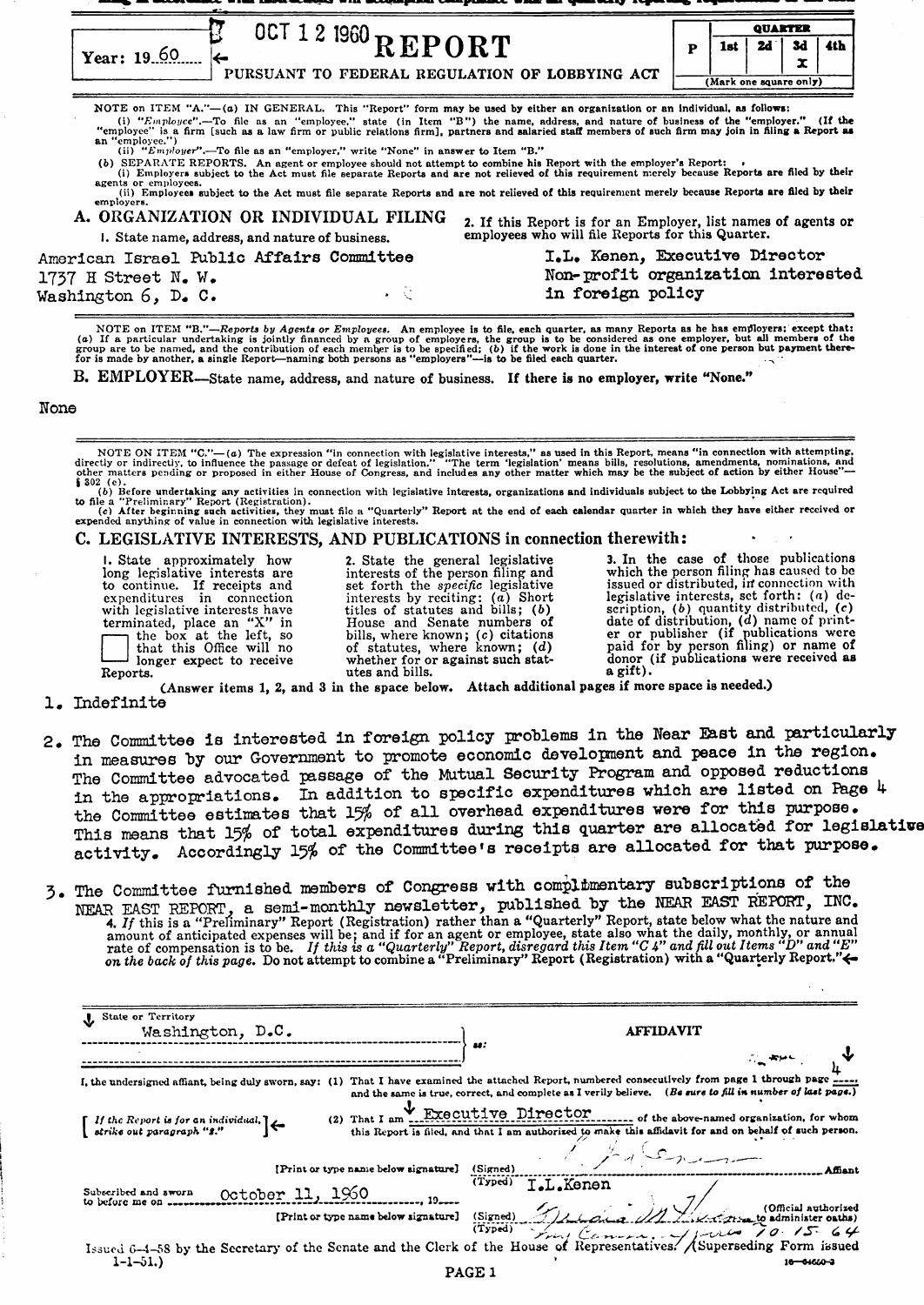Ĵю.  $\mathbf{m}$ res to res

(iii) Receipts of Multi-perpe - 0-the present of attempting to infinence legislation. Such organizations make such streamed out of a general fund raised by dues, asset of a general fund raised by dues, asset of a general fund raised by dues, asset of the g  $\overline{a}$  or ندسمة specify what that percentage is, and report their dues, assessments, and other contributions on that basis. However, each co stributor of \$500 or more is to be listed, regardless of whether the contribution was made solely for legislative purposes.

(c) IF THIS REPORT IS FOR AN AGENT OR EMPLOYEE.—(i) In General. In the case of many employees, all receipts will come under Items "D 5" (received for services) and "D 12" (expense money and reimbursements). In the absence that your employer is to reimburse you for all expenditures which you make in connection with legislative interests.

(ii) *Employer* as *Contributor of \$500 or More*.—When your contribution from your employer (in the form of salary, fee, etc.) amounts to \$500 or more, it is not necessary to report such contributions under "D 18" and "D

## D. RECEIPTS (INCLUDING CONTRIBUTIONS AND LOANS)

Fill in every blank. If the answer to any numbered item is "None," write "NONE" in the space following the number.

| Receipts (other than loans)                                                      | <b>Loans Received</b> -"The term 'contribution' includes $a \dots \log a \dots$ "-<br>$$802$ (a).                                                                                                                                                                                                                                                |  |  |
|----------------------------------------------------------------------------------|--------------------------------------------------------------------------------------------------------------------------------------------------------------------------------------------------------------------------------------------------------------------------------------------------------------------------------------------------|--|--|
|                                                                                  | TOTAL now owed to others on ac-<br>9. \$750.00.<br>count of loans                                                                                                                                                                                                                                                                                |  |  |
| 2. $\frac{2.2094}{100}$ . Gifts of money or anything of value                    | 10. \$ Borrowed from others during this<br>Quarter                                                                                                                                                                                                                                                                                               |  |  |
| 3. \$ None Printed or duplicated matter re-<br>ceived as a gift                  | $11. \, \text{s}$ 250.00<br>Repaid to others during this Quar-<br>ter                                                                                                                                                                                                                                                                            |  |  |
| 4. M. NODO Receipts from sale of printed or                                      | "Expense Money" and Reimburse-<br>ments received this quarter.<br>12. \$                                                                                                                                                                                                                                                                         |  |  |
| duplicated matter<br>fee, etc.)                                                  | Contributors of \$500 or More (from Jan. 1 through this Quarter)<br>13. Have there been such contributors?<br>Please answer "yes" or "no": _____veg-----<br><b>14.</b> In the case of each contributor whose contributions (including loans)<br>during the "period" from January 1 through the last day of this<br>Quarter, total \$500 or more: |  |  |
| 6. $\frac{2,094.75}{}$ TOTAL for this Quarter (Add items "1" through "5")        | Attach hereto plain sheets of paper, approximately the size of this page,<br>tabulate data under the headings "Amount" and "Name and Address of<br>Contributor"; and indicate whether the last day of the period is March 31.                                                                                                                    |  |  |
| 7. \$ $1,958.96$ Received during previous Quarters<br>of calendar year           | June 30, September 30, or December 31. Prepare such tabulation in<br>accordance with the following example:<br>Amount Name and Address of Contributor<br>$("Period" from Jan. 1 through \dots \dots \dots \dots \dots \dots \dots)$                                                                                                              |  |  |
| 8. $3 \t15.953.71$ TOTAL from Jan. 1 through this<br>Quarter $(Add "6" and "7")$ | \$1,500.00 John Doe, 1621 Blank Bldg., New York, N.Y.<br>1,785.00 The Roe Corporation, 2511 Doe Bldg., Chicago, Ill.<br>\$3.285.00 TOTAL                                                                                                                                                                                                         |  |  |

NOTE on ITEM "E."--(a) IN GENERAL. "The term 'expenditure' includes a payment, distribution, loan, advance, deposit, or gift of money or anything of value and includes a contract, promise, or agreement, whether or not legally enforceable, to make an expenditure"-§ 802 (b) of the Lobbying Act.

(b) IF THIS REPORT IS FOR AN AGENT OR EMPLOYEE. In the case of many employees, all expenditures will come under telephone and telegraph (Item "E 6") and travel, food, lodging, and entertainment (Item "E  $7$ ").

E. EXPENDITURES (INCLUDING LOANS) in connection with legislative interests:

Fill in every blank. If the answer to any numbered item is "None," write "NONE" in the space following the number.

#### Expenditures (other than loans)

| <u>1. \$None</u>   | Public relations and advertising<br>services                                                                       |
|--------------------|--------------------------------------------------------------------------------------------------------------------|
| $\frac{445.50}{ }$ | Wages, salaries, fees, commissions<br>(other than Item " $1$ ")                                                    |
| 3. \$None          | Gifts or contributions made during<br>Quarter                                                                      |
| 4. $$ 638.40$      | Printed or duplicated matter, in-<br>cluding distribution cost                                                     |
|                    | utilities, etc.)                                                                                                   |
|                    | 6. $1.640.69$ Telephone and telegraph                                                                              |
|                    | 7. \$ NONO Travel, food, lodging, and enter-<br>tainment                                                           |
|                    |                                                                                                                    |
|                    | 9. S. L2835 LG. TOTAL for this Quarter (add "1"<br>through $"8"$ )                                                 |
|                    | 10. $\frac{6}{2} \cdot \frac{9.534}{20} \cdot \frac{65}{20}$ Expended during previous Quarters<br>of calendar year |
|                    | 11. \$ 11, 417.21 TOTAL from January 1 through<br>this Quarter (add " $9$ " and " $10$ ")                          |

Loans Made to Others-"The term 'expenditure' includes<br>a...bom..."-5 302 (b).

- ...... TOTAL now owed to person filing 12. S
- .................. Lent to others during this Quarter  $13. S_{...}$
- . Repayments received during this  $14.$  \$ Quarter

#### 15. Recipients of Expenditures of \$10 or More

In the case of expenditures made during this Quarter by, or on behalf of, the person filing: Attach plain sheets of paper approximately the size<br>of this page and tabulate data as to expenditures under the following<br>headings: "Amount," "Date or Dates," "Name and Address of Recipi-<br>ent," "Purp Prepare such tabulation in accordance with the following example:

Date or Dates-Name and Address of Recipient-Purpose Amount

| \$1,750.00 | $7 - 11:$ | Roe Printing Co., 3214 Blank Ave., St. Louis,                   |  |
|------------|-----------|-----------------------------------------------------------------|--|
|            |           | Mo.-Printing and mailing circulars on the<br>"Marshbanks Bill." |  |

7-15, 8-15, 9-15: Britten & Blatten, 3127 Gremlin Bldg.,<br>Washington, D. C.—Public relations<br>service at \$800.00 per month. \$2,400.00

#### \$4,150.00 **TOTAL**

 $\pm$  :  $\sim$   $_{\odot}$ 

 $\ddot{\phantom{a}}$  $\sim$ di subbolista أتحدث والمواليات  $\mathbf{r}$ والمتعبر  $\sim 4.5$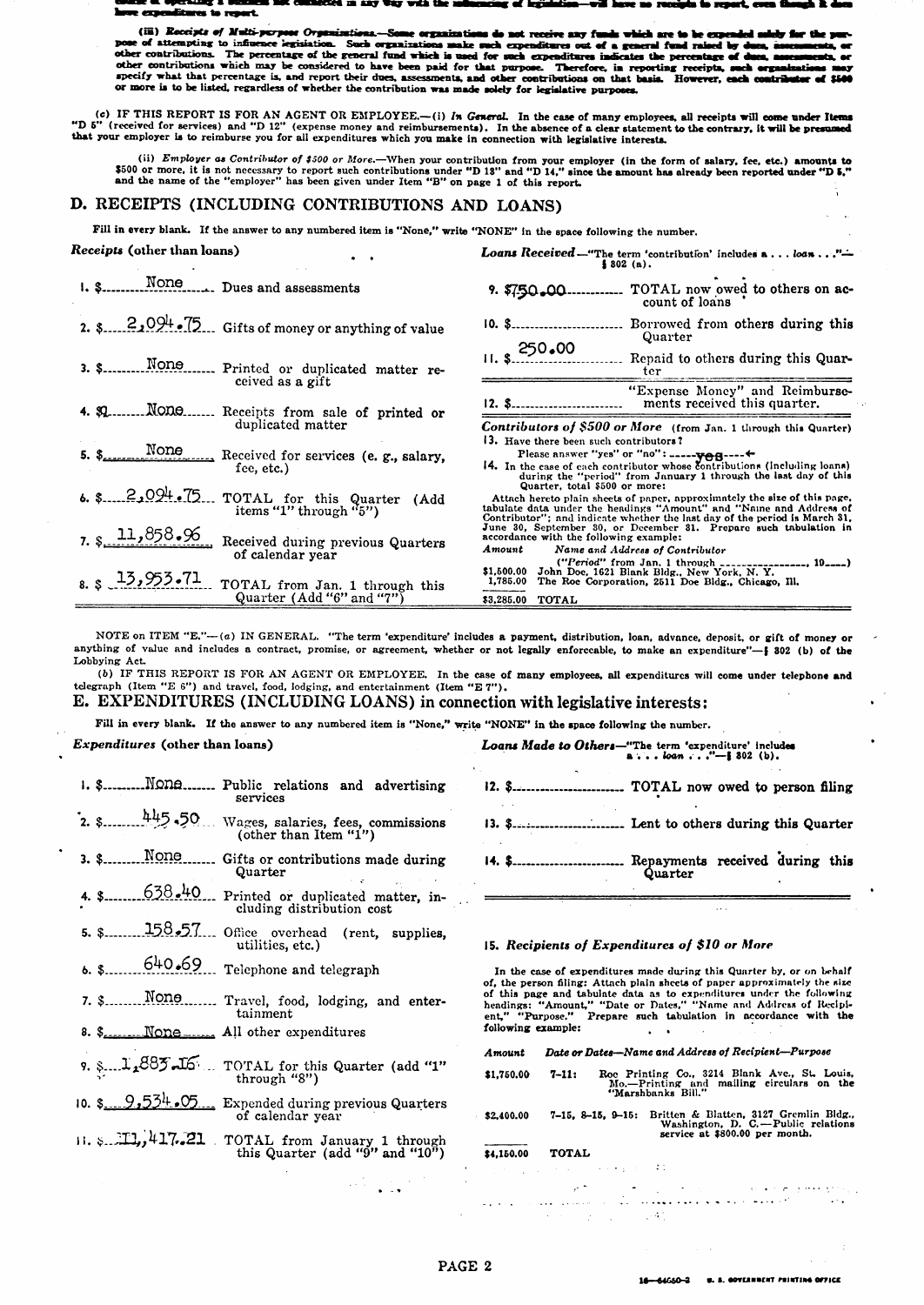

 $\mathcal{L}(\mathcal{A})$  and  $\mathcal{L}(\mathcal{A})$  are the set of the set of  $\mathcal{L}(\mathcal{A})$  . In the set of  $\mathcal{L}(\mathcal{A})$ 

# CONTRIBUTORS OF \$500.00 OR MORE

 $\sim 10$ 

|     | Amount      | Name and Address of Contributors                                                   | January 1, 1960 through<br>September 30, 1960 |
|-----|-------------|------------------------------------------------------------------------------------|-----------------------------------------------|
|     | \$500.00    | Sam Sklar<br>2925 Mansfield Road<br>Shreveport, La.                                | May $17, 1960$                                |
| \$  | 500.00      | Philip Stollman<br>17616 James Couzens<br>Detroit 35, Michigan                     | May 17, 1960                                  |
|     | \$1,000.00  | Tom & Abraham Borman<br>12450 Greenfield<br>Detroit 27, Michigan                   | May 17, 1960                                  |
|     | \$500.00    | Abraham Feinberg<br>425 Fifth Avenue<br>New York 18, New York                      | My 26, 1960                                   |
| \$. | 500.00      | A. S. Kay<br>Indian Spring Country Club<br>Silver Spring, Maryland                 | June 1, 1960                                  |
| \$  | 500.00      | Joseph Handleman<br>5353 West Outer Drive<br>Detroit 35, Michigan                  | June 14, 1960                                 |
| \$  | 500.00      | Abraham R. Klitzman<br>710 Mattison A <sub>v</sub> enue<br>Asbury Park, New Jersey | June 22, 1960                                 |
|     | \$ा 500. 00 | Samuel Fryer<br>1001 Third Street<br>Santa Monica, Calif.                          | July 12, 1960                                 |
| \$  | 500.00      | Dr. Dewey D. Stone<br>53 Arlington Street<br>Brockton, Mass.                       | September $15, 1960$                          |

 $\sim$   $\sim$ 

 $\frac{1}{2} \sum_{i=1}^n \frac{1}{2} \left( \frac{1}{2} \right)^2$ 

 $\label{eq:2.1} \frac{1}{\sqrt{2}}\left(\frac{1}{\sqrt{2}}\right)^{2} \left(\frac{1}{\sqrt{2}}\right)^{2} \left(\frac{1}{\sqrt{2}}\right)^{2} \left(\frac{1}{\sqrt{2}}\right)^{2} \left(\frac{1}{\sqrt{2}}\right)^{2} \left(\frac{1}{\sqrt{2}}\right)^{2} \left(\frac{1}{\sqrt{2}}\right)^{2} \left(\frac{1}{\sqrt{2}}\right)^{2} \left(\frac{1}{\sqrt{2}}\right)^{2} \left(\frac{1}{\sqrt{2}}\right)^{2} \left(\frac{1}{\sqrt{2}}\right)^{2} \left(\$ 

 $\sim 10$ 

 $\mathcal{L}_{\text{max}}$  and  $\mathcal{L}_{\text{max}}$ 

 $\label{eq:1.1} \frac{\partial^2 f}{\partial x^2} = \frac{1}{2} \left( \frac{\partial f}{\partial x^2} + \frac{\partial f}{\partial y^2} + \frac{\partial f}{\partial z^2} \right) \, .$